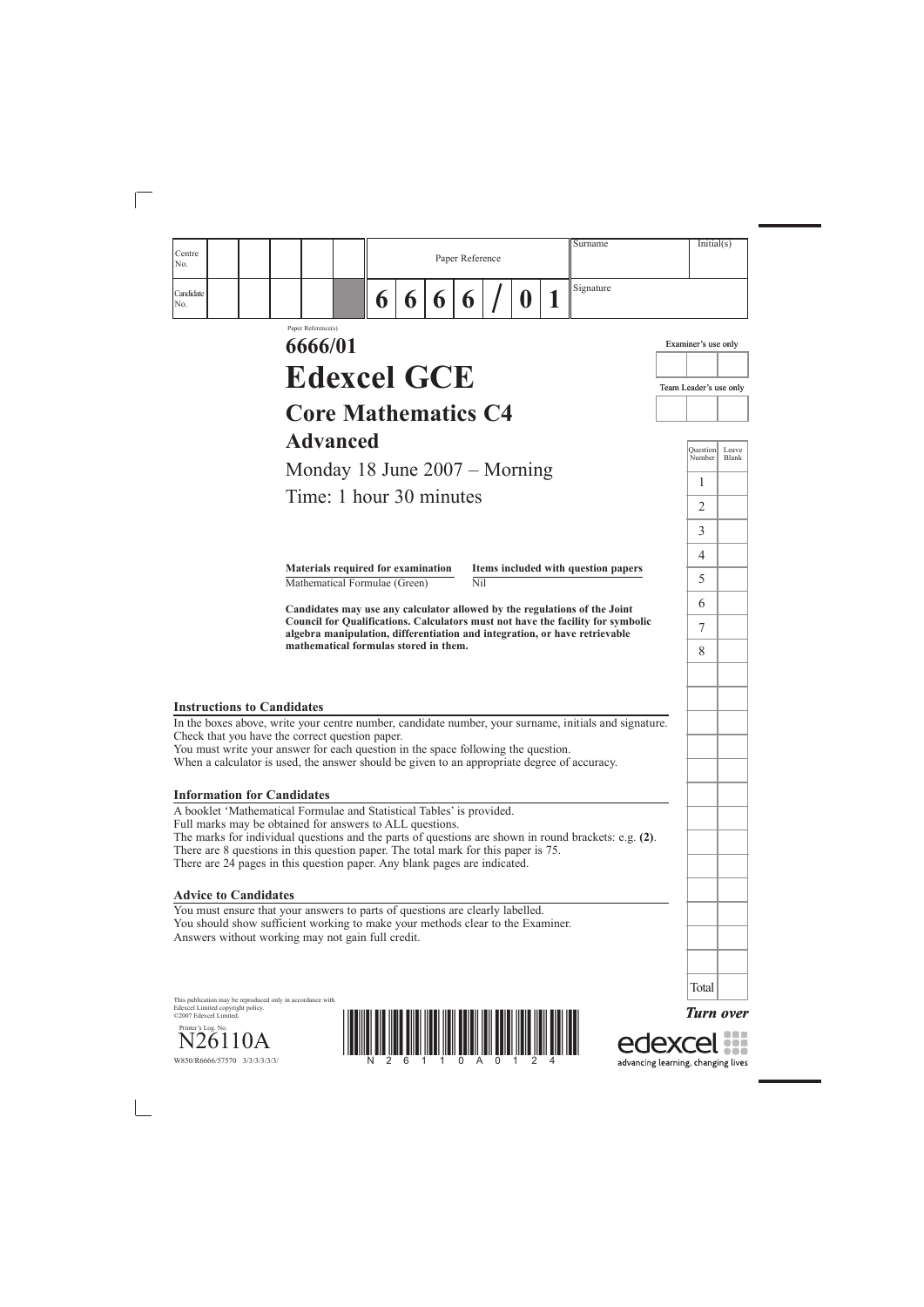



 $\overline{2}$ 

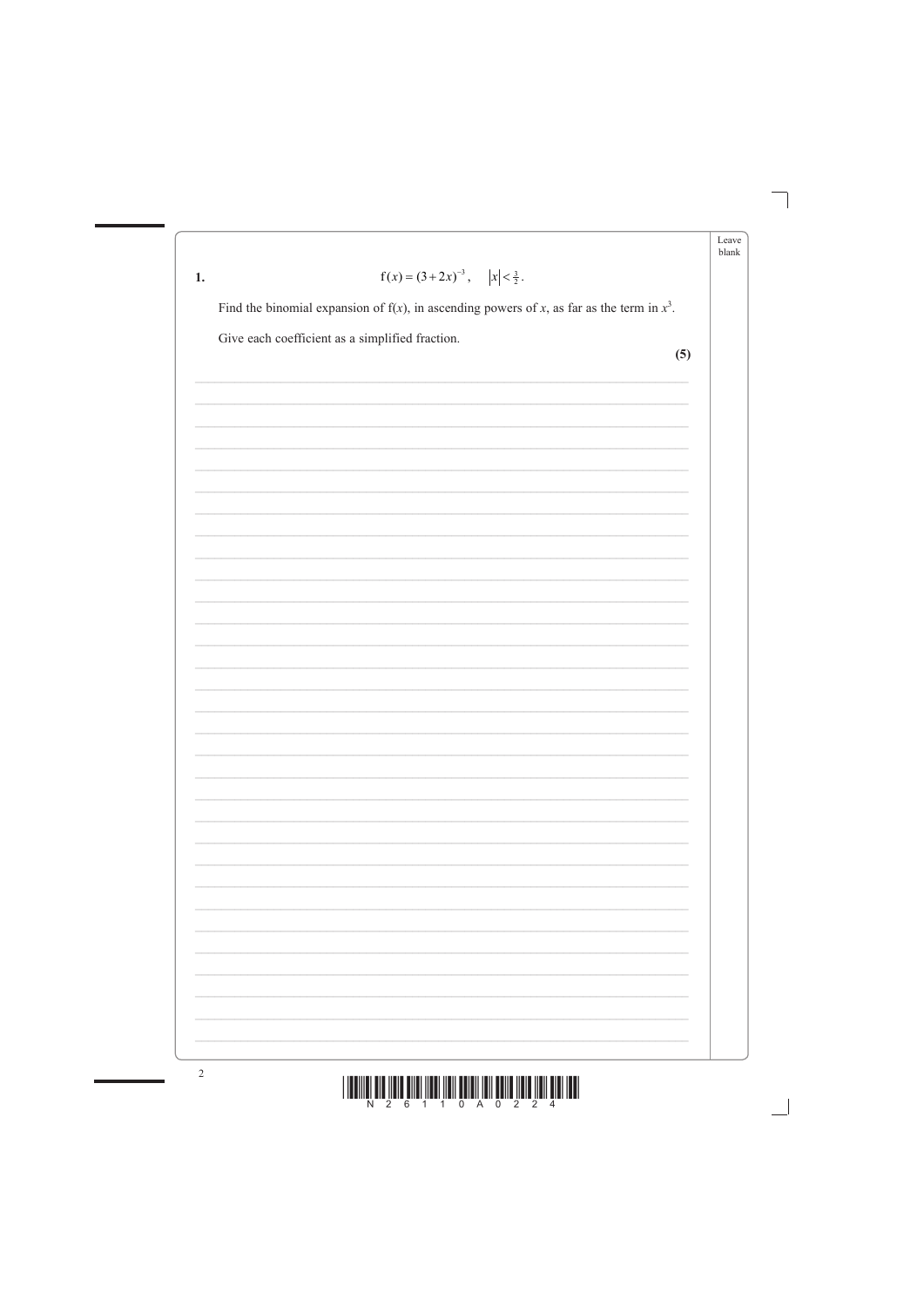|                             | Leave<br>blank |
|-----------------------------|----------------|
| <b>Question 1 continued</b> |                |
|                             |                |
|                             |                |
|                             |                |
|                             |                |
|                             |                |
|                             |                |
|                             |                |
|                             |                |
|                             |                |
|                             |                |
|                             |                |
|                             |                |
|                             |                |
|                             |                |
|                             |                |
|                             |                |
|                             |                |
|                             |                |
|                             |                |
|                             |                |
|                             |                |
|                             |                |
|                             |                |
|                             |                |
|                             |                |
|                             |                |
|                             |                |
|                             |                |
|                             |                |
|                             |                |
|                             |                |
|                             |                |
|                             |                |
|                             |                |
|                             |                |
|                             |                |
|                             |                |

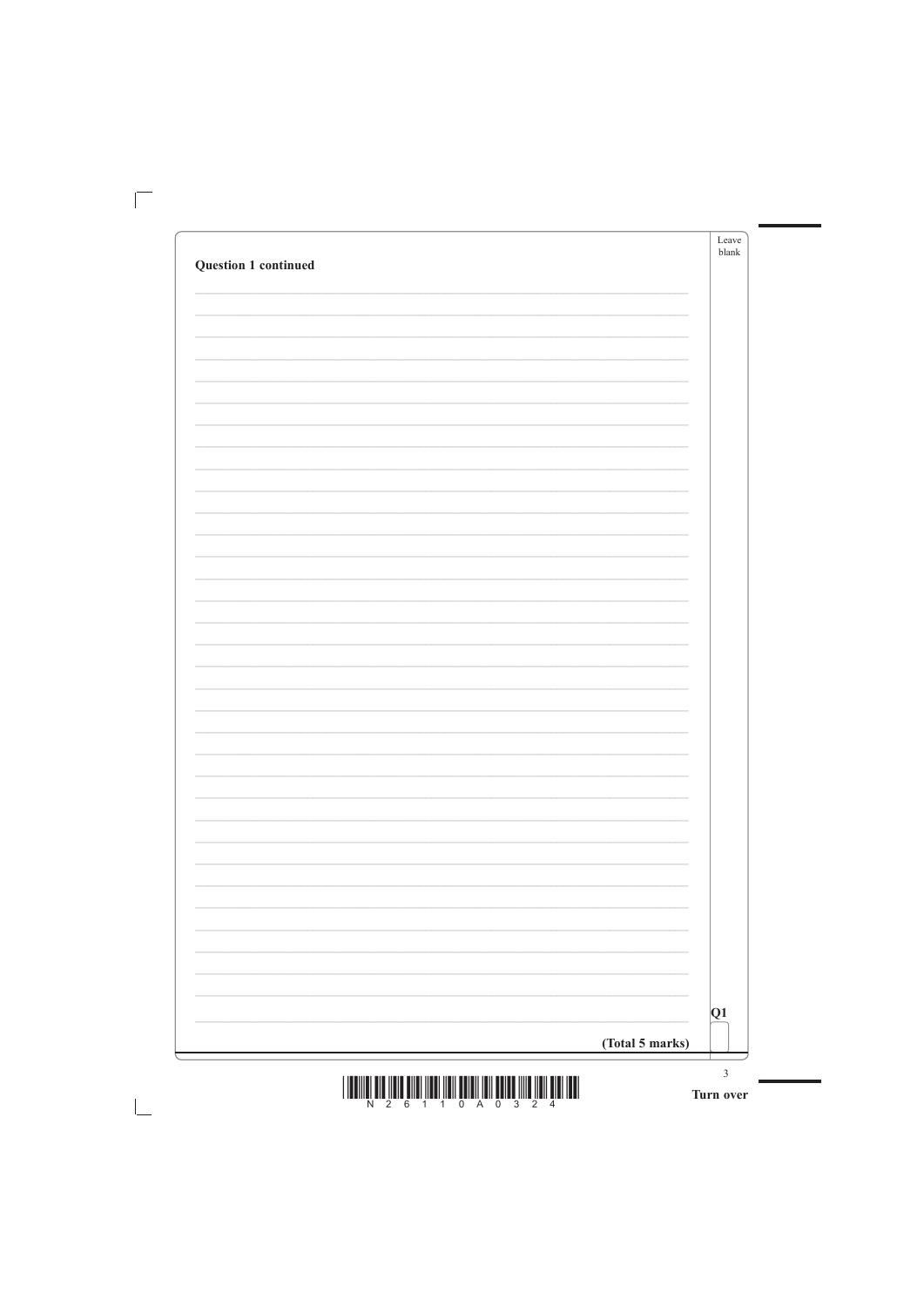





 $\overline{4}$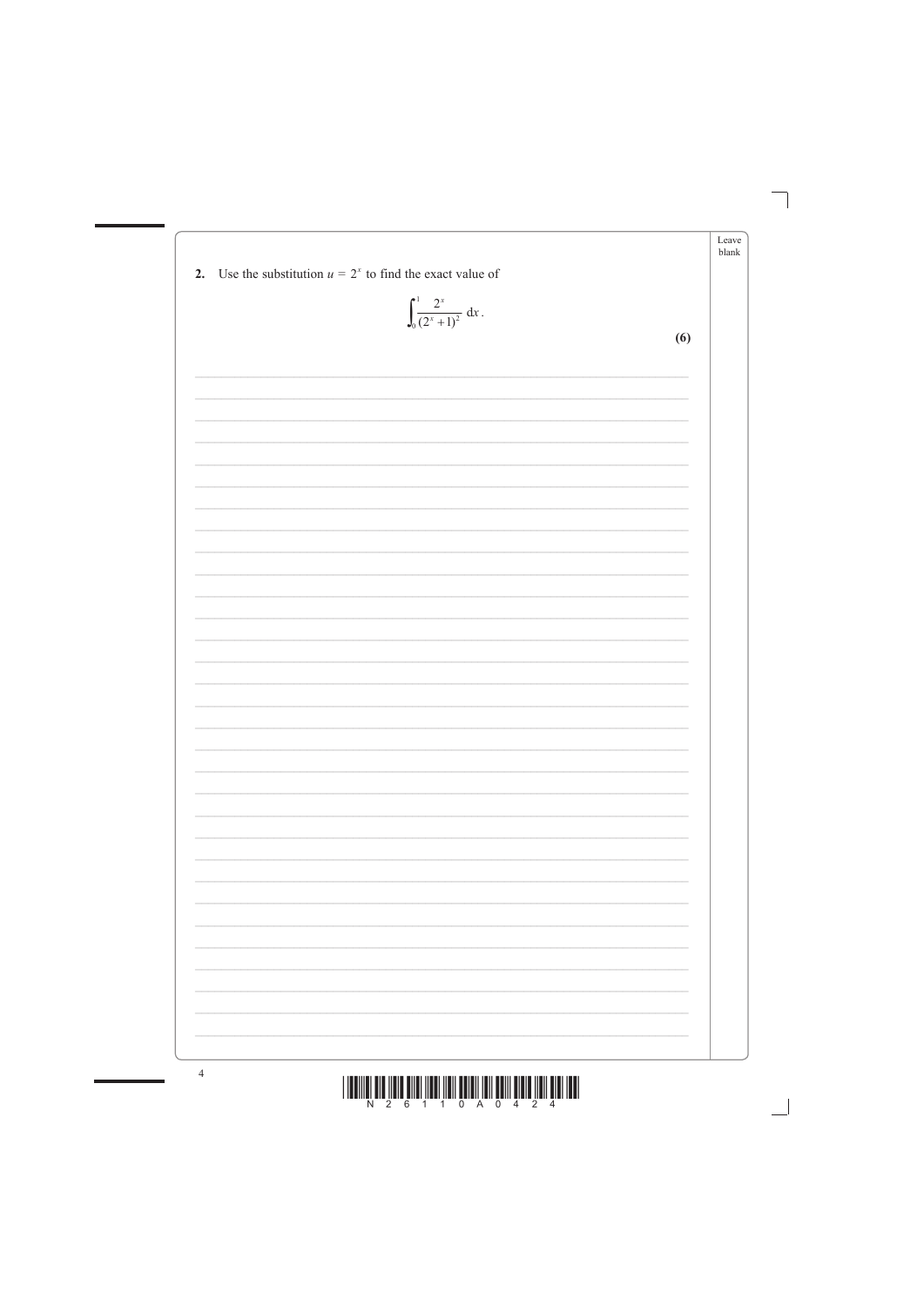|                             | Leave<br>blank |
|-----------------------------|----------------|
| <b>Question 2 continued</b> |                |
|                             |                |
|                             |                |
|                             |                |
|                             |                |
|                             |                |
|                             |                |
|                             |                |
|                             |                |
|                             |                |
|                             |                |
|                             |                |
|                             |                |
|                             |                |
|                             |                |
|                             |                |
|                             |                |
|                             |                |
|                             |                |
|                             |                |
|                             |                |
|                             |                |
|                             |                |
|                             |                |
|                             |                |
|                             |                |
|                             |                |
|                             |                |
|                             |                |
|                             |                |
|                             |                |
|                             |                |
|                             |                |
|                             |                |
|                             |                |
|                             |                |
|                             |                |

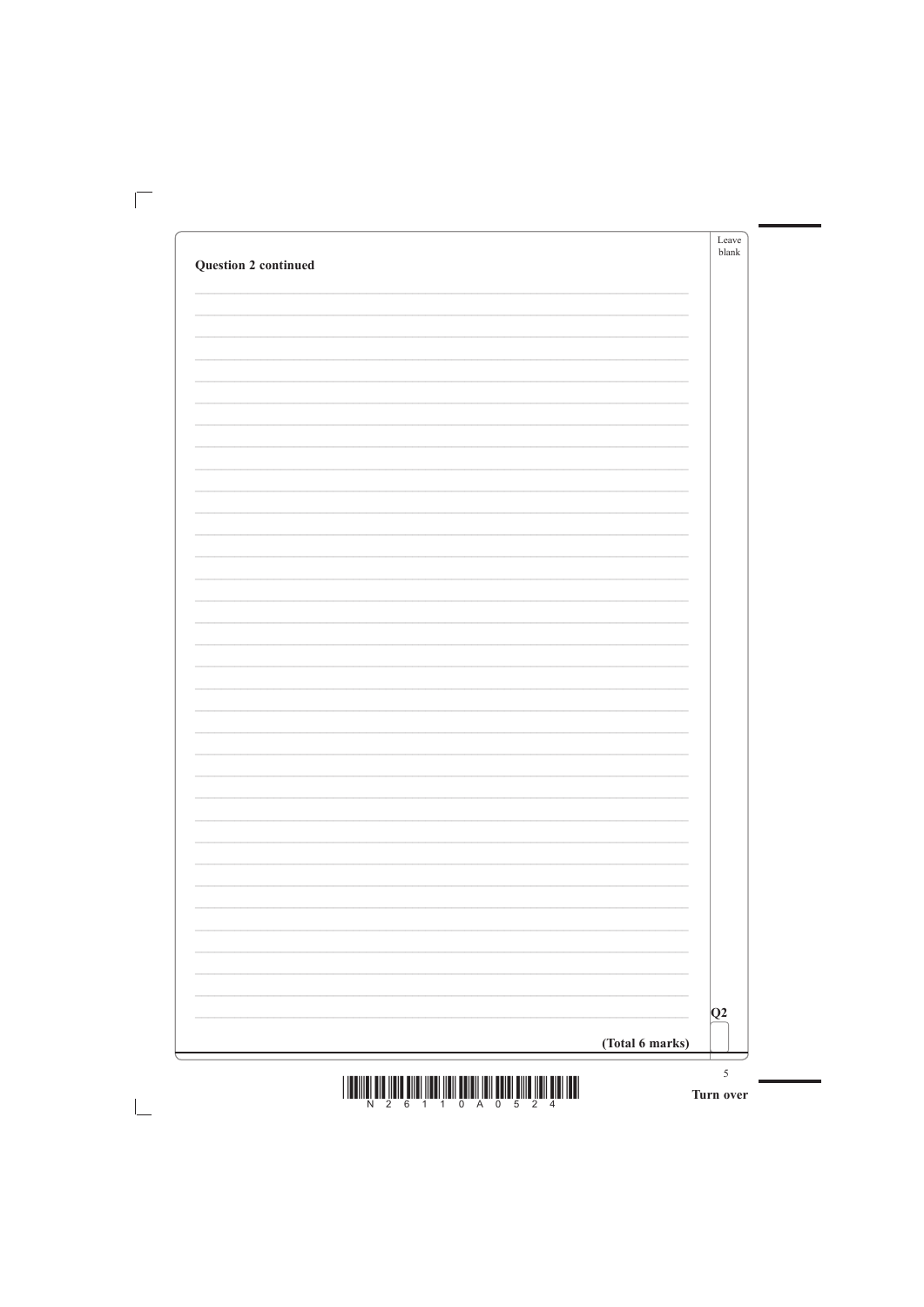| 3. (a) Find $\int x \cos 2x \ dx$ .                                                        | (4) |
|--------------------------------------------------------------------------------------------|-----|
|                                                                                            |     |
| (b) Hence, using the identity $\cos 2x = 2\cos^2 x - 1$ , deduce $\int x \cos^2 x \, dx$ . | (3) |
|                                                                                            |     |
|                                                                                            |     |
|                                                                                            |     |
|                                                                                            |     |
|                                                                                            |     |
|                                                                                            |     |
|                                                                                            |     |
|                                                                                            |     |
|                                                                                            |     |
|                                                                                            |     |
|                                                                                            |     |
|                                                                                            |     |
|                                                                                            |     |
|                                                                                            |     |
|                                                                                            |     |
|                                                                                            |     |
|                                                                                            |     |
|                                                                                            |     |
|                                                                                            |     |
|                                                                                            |     |
|                                                                                            |     |
|                                                                                            |     |
|                                                                                            |     |
|                                                                                            |     |
|                                                                                            |     |
|                                                                                            |     |
|                                                                                            |     |
|                                                                                            |     |



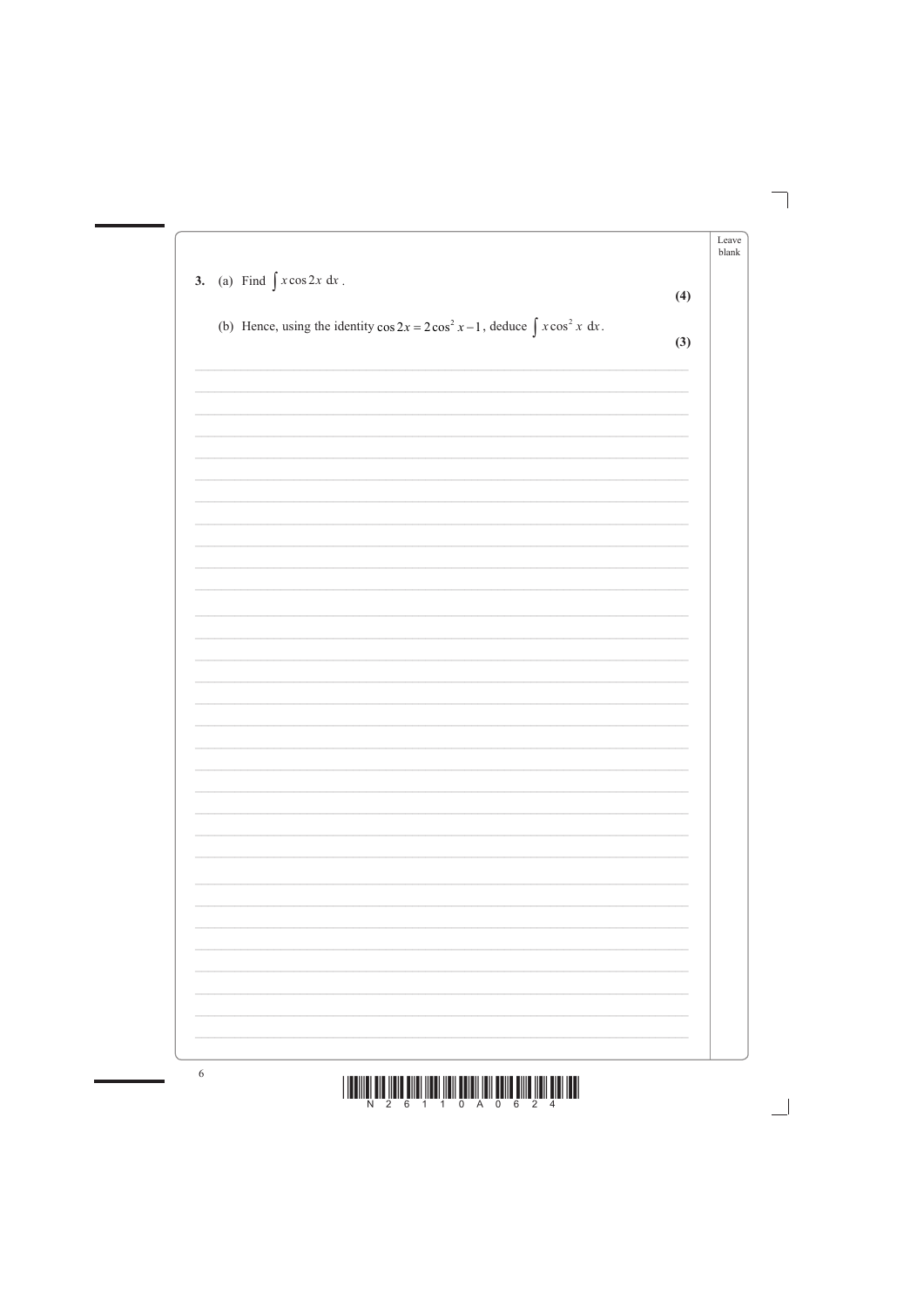|                      | Leave<br>$b$ lank |
|----------------------|-------------------|
| Question 3 continued |                   |
|                      |                   |
|                      |                   |
|                      |                   |
|                      |                   |
|                      |                   |
|                      |                   |
|                      |                   |
|                      |                   |
|                      |                   |
|                      |                   |
|                      |                   |
|                      |                   |
|                      |                   |
|                      |                   |
|                      |                   |
|                      |                   |
|                      |                   |
|                      |                   |
|                      |                   |
|                      |                   |
|                      |                   |
|                      |                   |
|                      |                   |
|                      |                   |
|                      |                   |
|                      |                   |
|                      |                   |
|                      |                   |

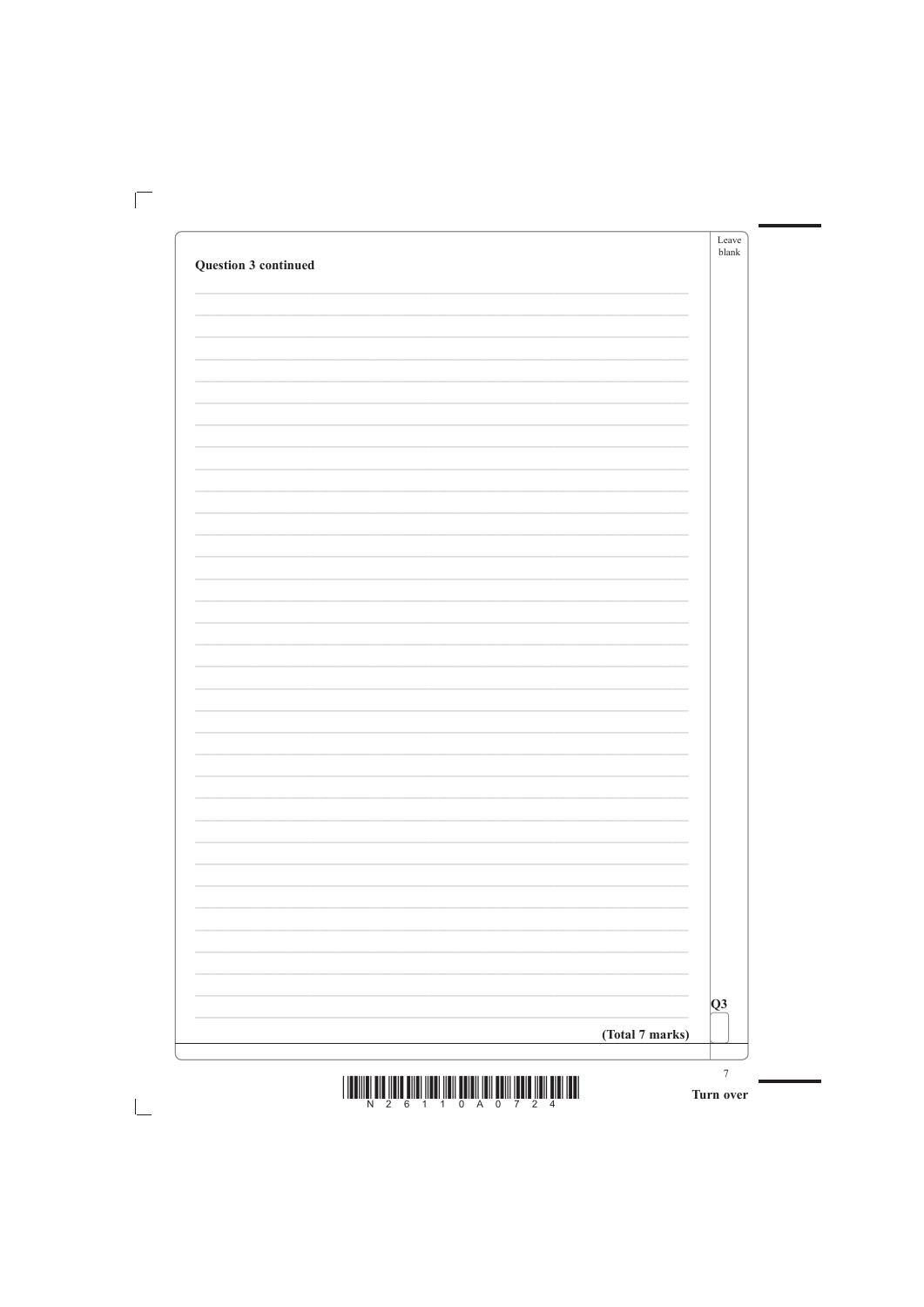





 $\,8\,$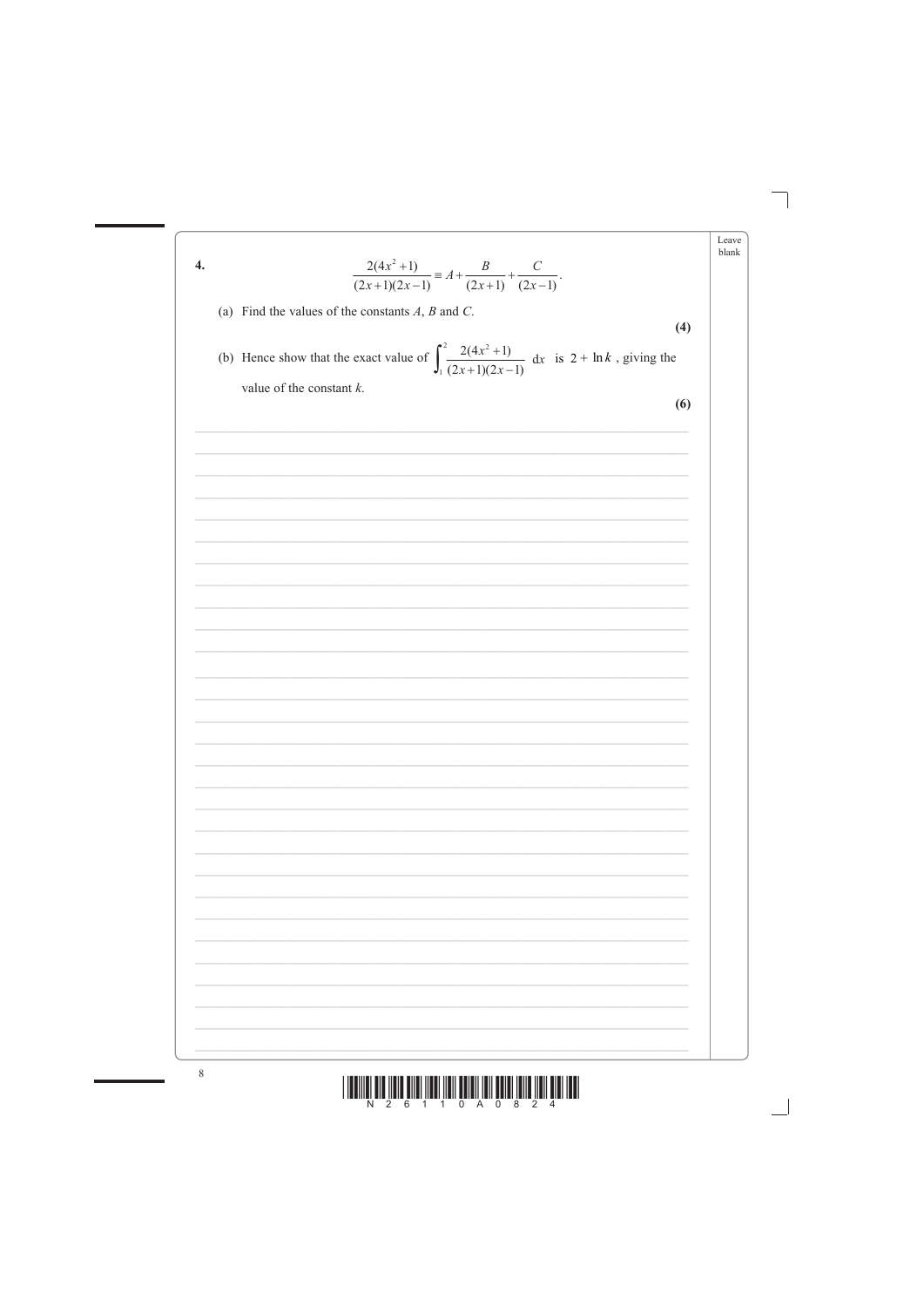|                             | blank |
|-----------------------------|-------|
| <b>Question 4 continued</b> |       |
|                             |       |
|                             |       |
|                             |       |
|                             |       |
|                             |       |
|                             |       |
|                             |       |
|                             |       |
|                             |       |
|                             |       |
|                             |       |
|                             |       |
|                             |       |
|                             |       |
|                             |       |
|                             |       |
|                             |       |
|                             |       |
|                             |       |
|                             |       |
|                             |       |
|                             |       |
|                             |       |
|                             |       |
|                             |       |
|                             |       |
|                             |       |
|                             |       |
|                             |       |
|                             |       |
|                             |       |
|                             |       |
|                             |       |
|                             |       |
|                             |       |

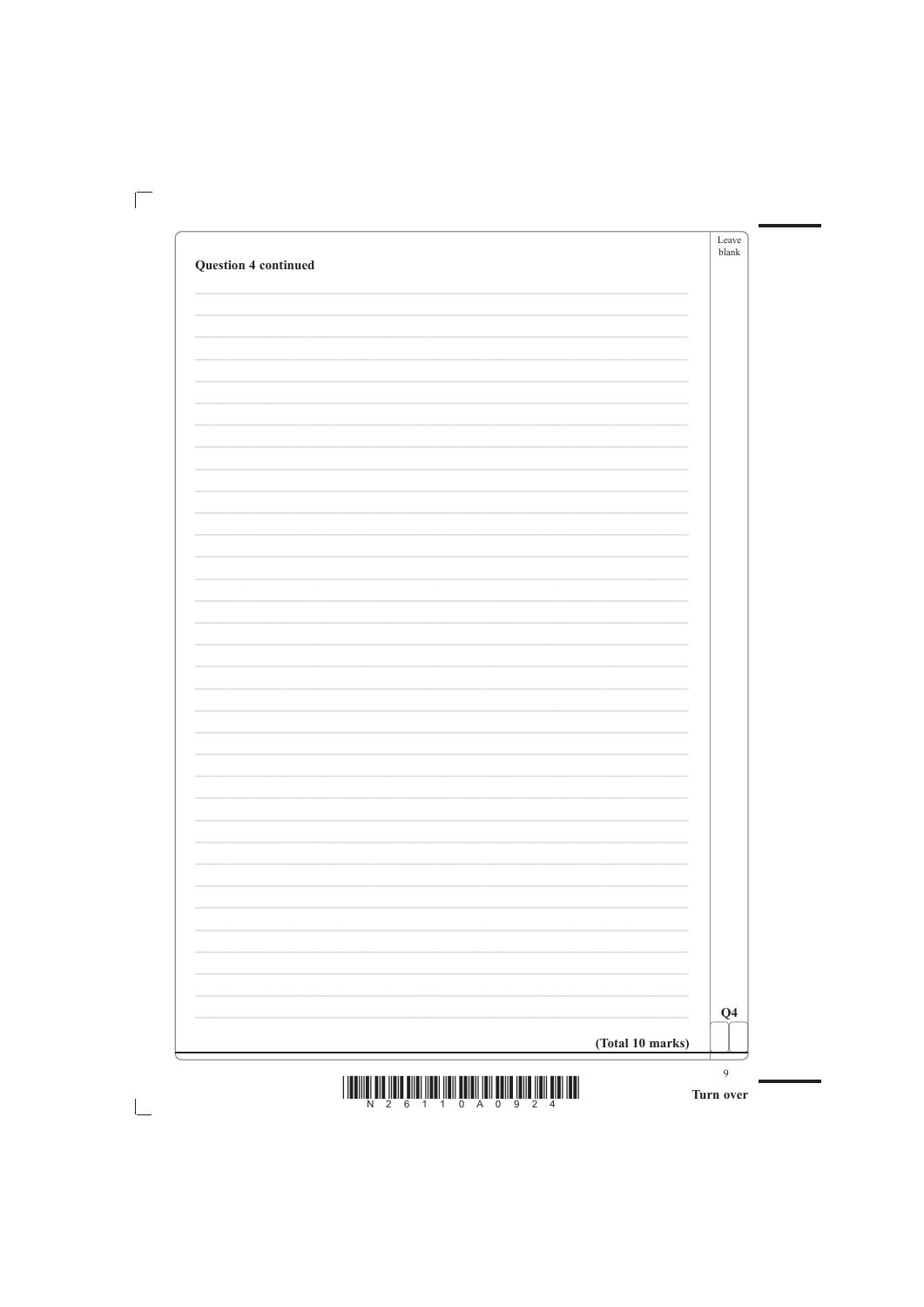



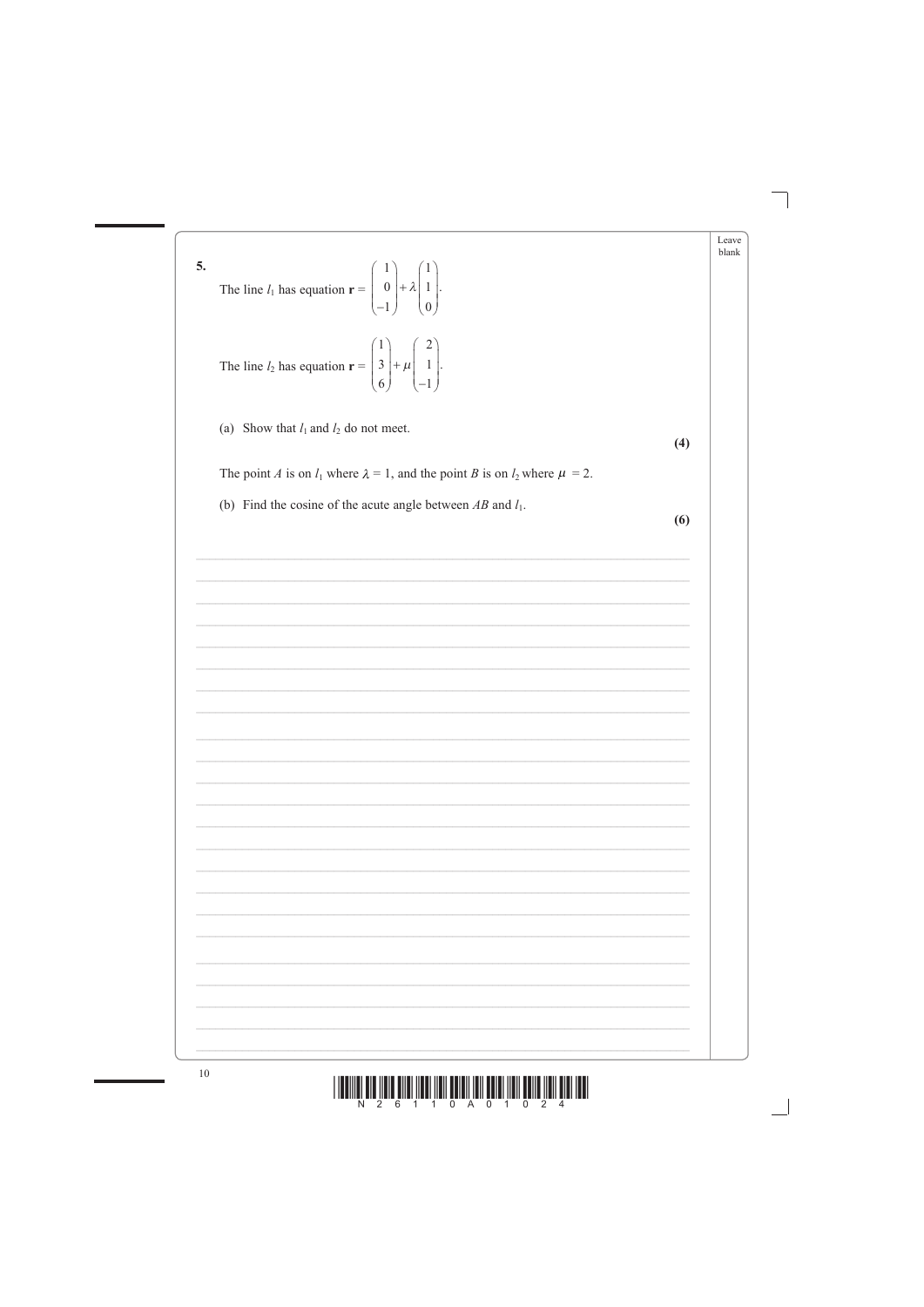|                             | Leave<br>blank |
|-----------------------------|----------------|
| <b>Question 5 continued</b> |                |
|                             |                |
|                             |                |
|                             |                |
|                             |                |
|                             |                |
|                             |                |
|                             |                |
|                             |                |
|                             |                |
|                             |                |
|                             |                |
|                             |                |
|                             |                |
|                             |                |
|                             |                |
|                             |                |
|                             |                |
|                             |                |
|                             |                |
|                             |                |
|                             |                |
|                             |                |
|                             |                |
|                             |                |
|                             |                |
|                             |                |
|                             |                |
|                             |                |
|                             |                |
|                             |                |
|                             |                |
|                             |                |
|                             |                |
|                             |                |
|                             |                |

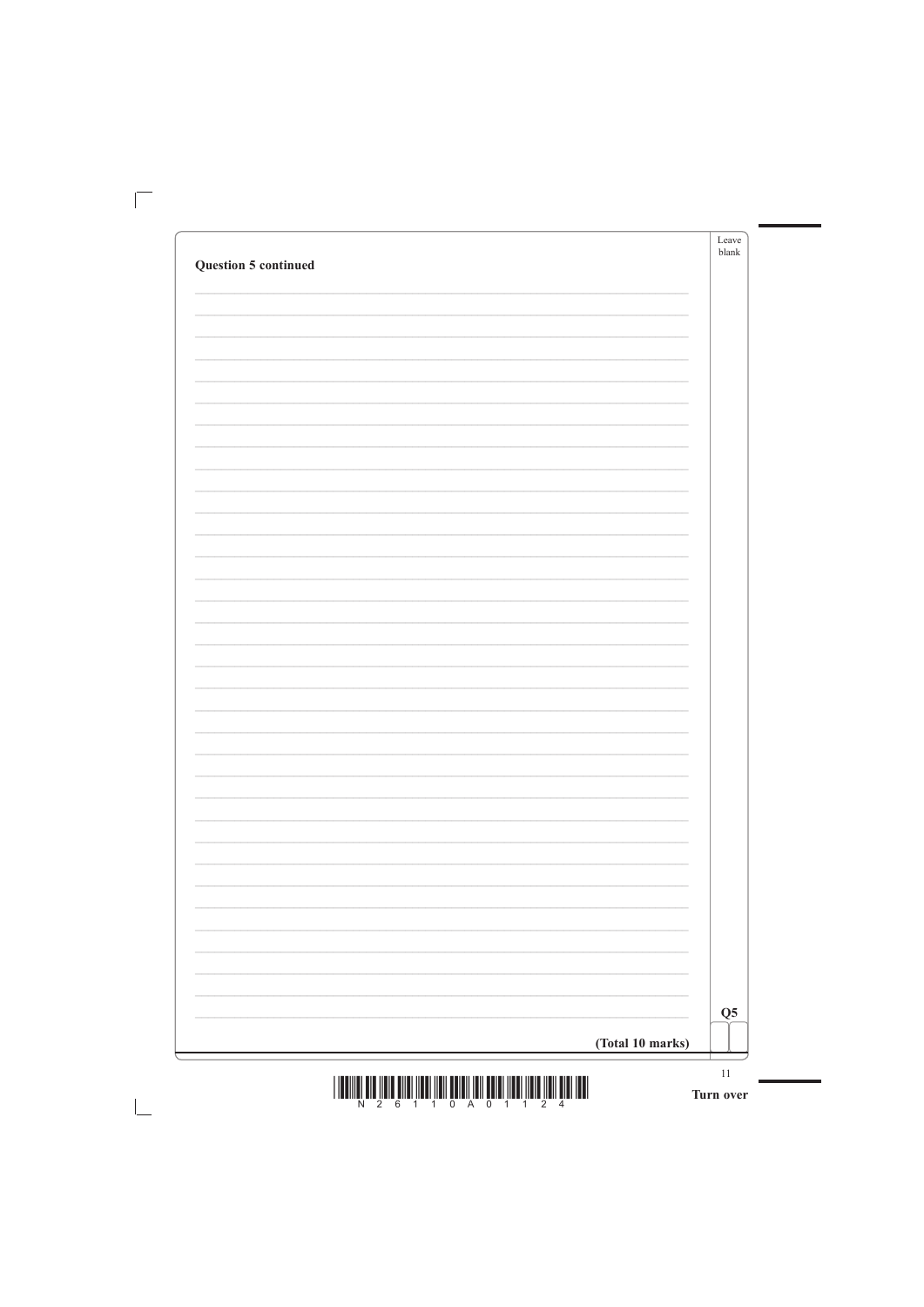| A curve has parametric equations<br>6.                                                               |     |
|------------------------------------------------------------------------------------------------------|-----|
| $x = \tan^2 t$ , $y = \sin t$ , $0 < t < \frac{\pi}{2}$ .                                            |     |
| (a) Find an expression for $\frac{dy}{dx}$ in terms of <i>t</i> . You need not simplify your answer. | (3) |
| (b) Find an equation of the tangent to the curve at the point where $t = \frac{\pi}{4}$ .            |     |
| Give your answer in the form $y = ax + b$ , where a and b are constants to be<br>determined.         |     |
|                                                                                                      | (5) |
| (c) Find a cartesian equation of the curve in the form $y^2 = f(x)$ .                                | (4) |
|                                                                                                      |     |
|                                                                                                      |     |
|                                                                                                      |     |
|                                                                                                      |     |
|                                                                                                      |     |
|                                                                                                      |     |
|                                                                                                      |     |
|                                                                                                      |     |
|                                                                                                      |     |
|                                                                                                      |     |
|                                                                                                      |     |
|                                                                                                      |     |
|                                                                                                      |     |
|                                                                                                      |     |
|                                                                                                      |     |
|                                                                                                      |     |
|                                                                                                      |     |
|                                                                                                      |     |
|                                                                                                      |     |



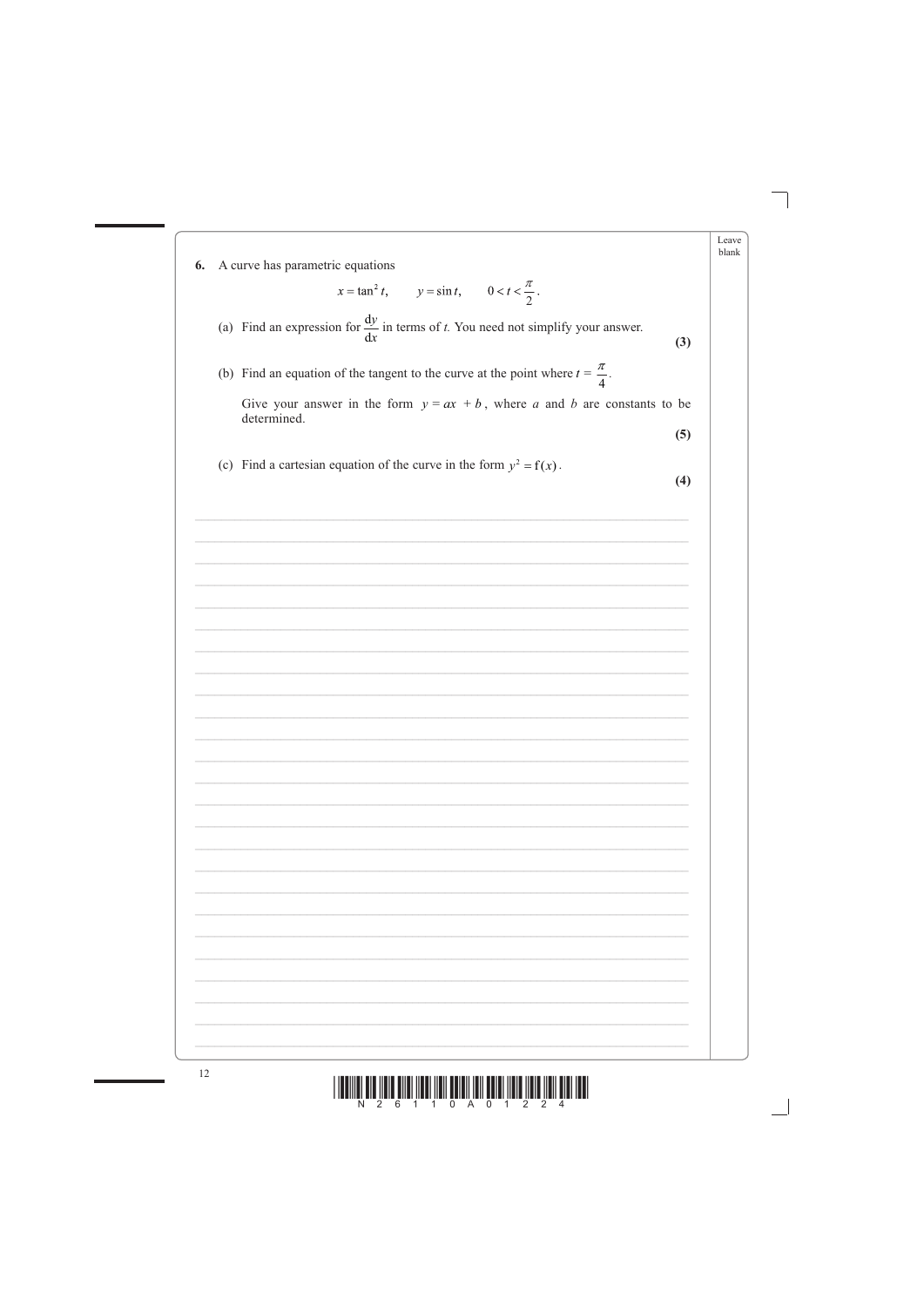|                      | Leave<br>blank |
|----------------------|----------------|
| Question 6 continued |                |
|                      |                |
|                      |                |
|                      |                |
|                      |                |
|                      |                |
|                      |                |
|                      |                |
|                      |                |
|                      |                |
|                      |                |
|                      |                |
|                      |                |
|                      |                |
|                      |                |
|                      |                |
|                      |                |
|                      |                |
|                      |                |
|                      |                |
|                      |                |
|                      |                |
|                      |                |
|                      |                |
|                      |                |
|                      |                |
|                      |                |
|                      |                |
|                      |                |
|                      |                |
|                      |                |
|                      |                |
|                      |                |
|                      |                |
|                      |                |
|                      |                |

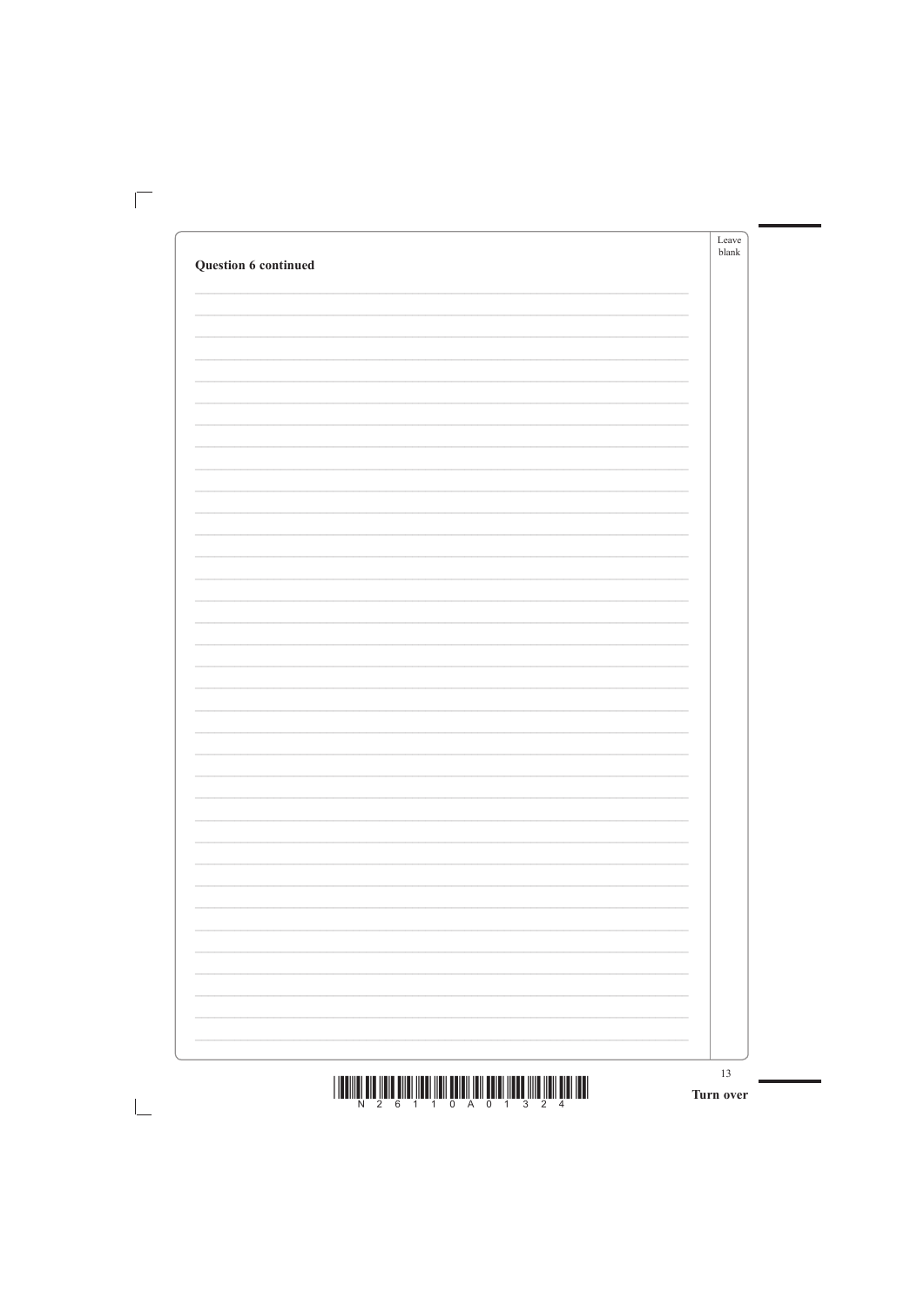| Question 6 continued | Leave<br>blank           |
|----------------------|--------------------------|
|                      |                          |
|                      |                          |
|                      |                          |
|                      |                          |
|                      |                          |
|                      |                          |
|                      |                          |
|                      |                          |
|                      |                          |
|                      |                          |
|                      |                          |
|                      |                          |
|                      |                          |
|                      |                          |
|                      | $\overline{\phantom{0}}$ |
|                      | $\overline{\phantom{0}}$ |
|                      |                          |
|                      | $\overline{\phantom{0}}$ |

 $\overline{\phantom{a}}$ 



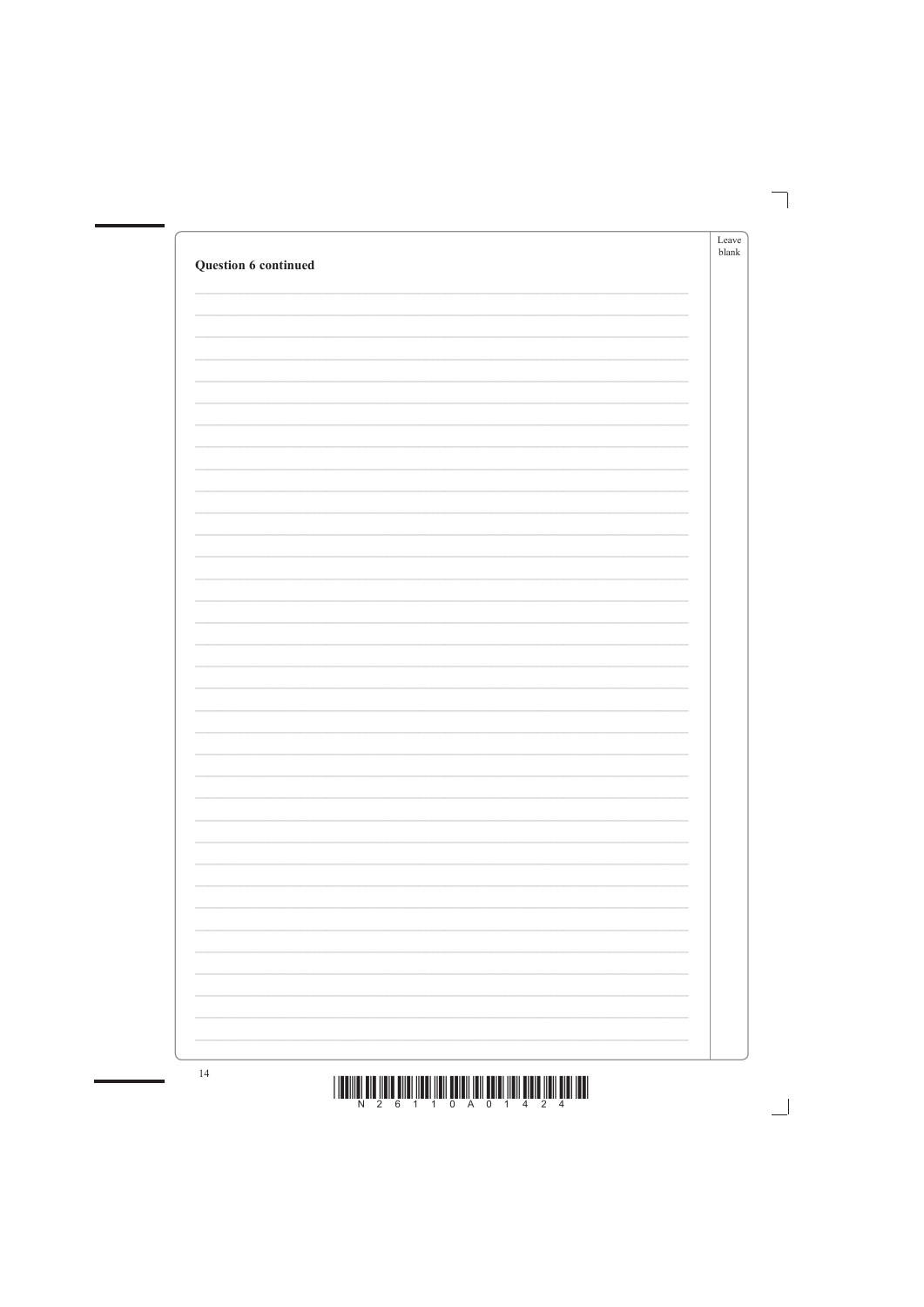|                      | Leave<br>blank |
|----------------------|----------------|
| Question 6 continued |                |
|                      |                |
|                      |                |
|                      |                |
|                      |                |
|                      |                |
|                      |                |
|                      |                |
|                      |                |
|                      |                |
|                      |                |
|                      |                |
|                      |                |
|                      |                |
|                      |                |
|                      |                |
|                      |                |
|                      |                |
|                      |                |
|                      |                |
|                      |                |
|                      |                |
|                      |                |
|                      |                |
|                      |                |
|                      |                |
|                      |                |
|                      |                |
|                      |                |
|                      |                |
|                      |                |
|                      |                |
|                      |                |
|                      |                |
|                      |                |
|                      |                |

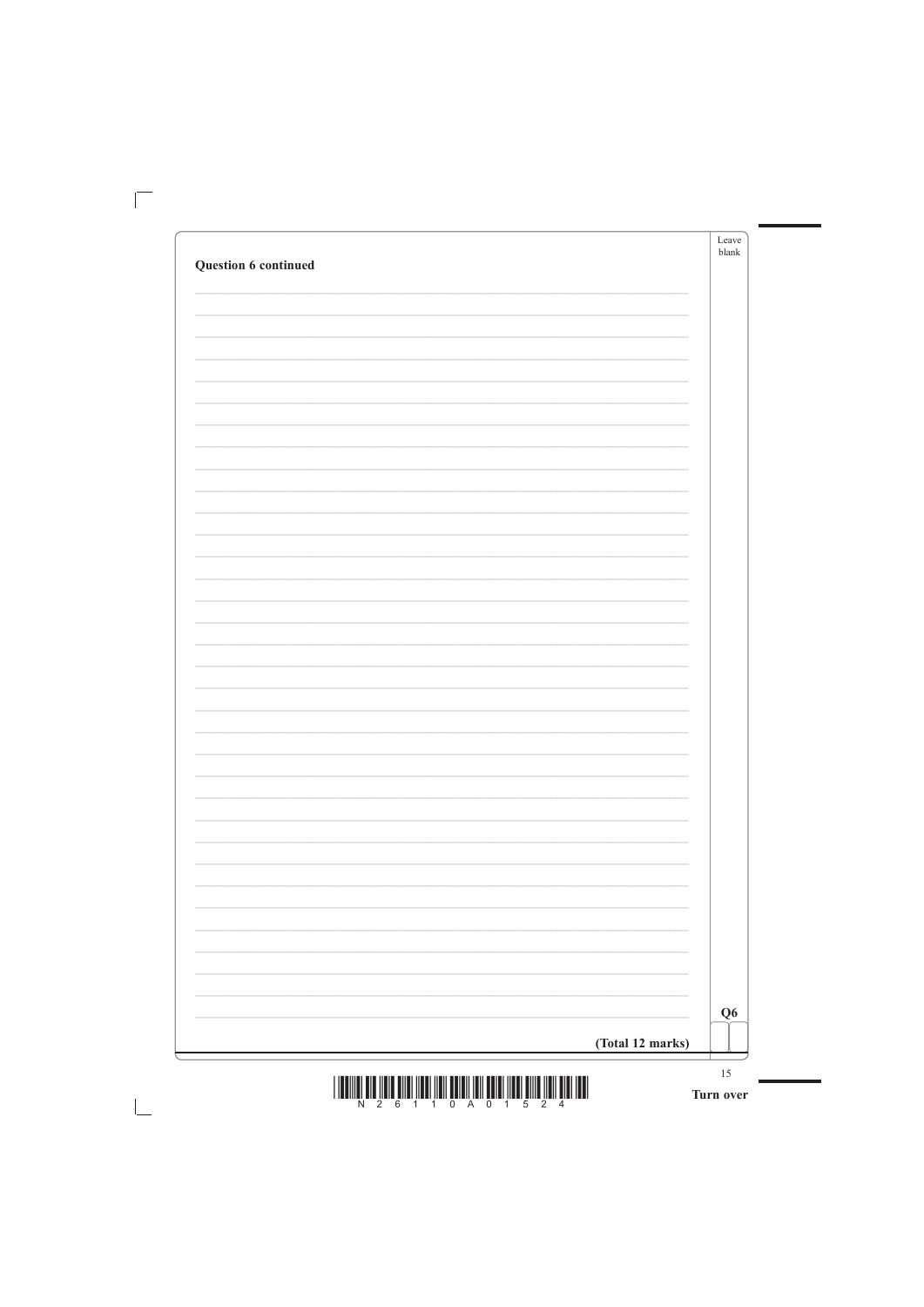

(b) Use the trapezium rule with all the values of  $y$  in the completed table to obtain an estimate for the area of the shaded region *R*, giving your answer to 4 decimal places. **(4)**

The region *R* is rotated through  $2\pi$  radians around the *x*-axis to generate a solid of revolution.

(c) Use integration to find an exact value for the volume of the solid generated.

**(4)**



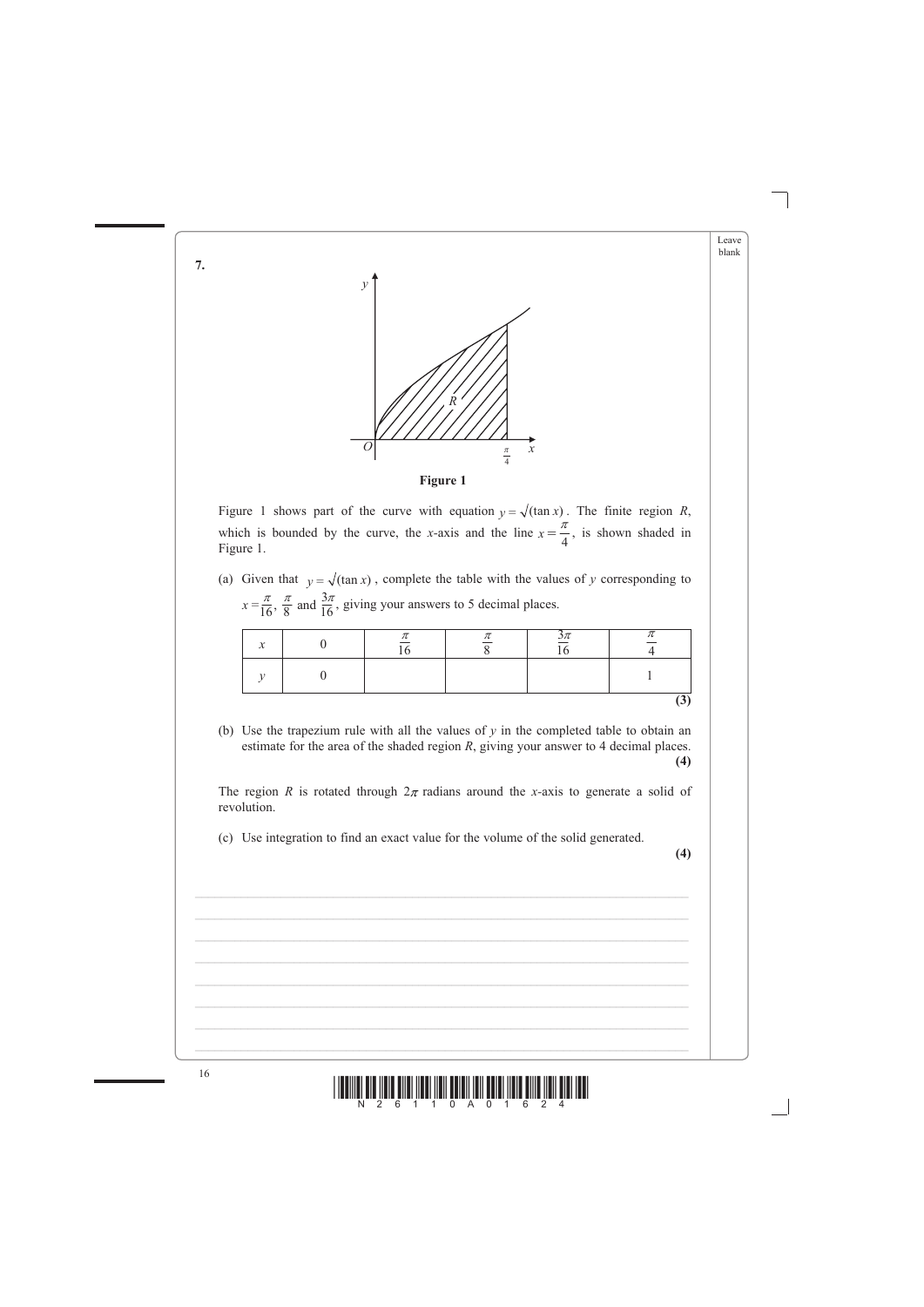| <b>Question 7 continued</b> | Leave<br>$b$ lank |
|-----------------------------|-------------------|
|                             |                   |
|                             |                   |
|                             |                   |
|                             |                   |
|                             |                   |
|                             |                   |
|                             |                   |
|                             |                   |
|                             |                   |
|                             |                   |
|                             |                   |
|                             |                   |
|                             |                   |
|                             |                   |
|                             |                   |
|                             |                   |
|                             |                   |
|                             |                   |
|                             |                   |
|                             |                   |
|                             |                   |
|                             |                   |
|                             |                   |
|                             |                   |
|                             |                   |
|                             |                   |
|                             |                   |
|                             |                   |
|                             |                   |
|                             |                   |

 $\mathbf{I}$ 

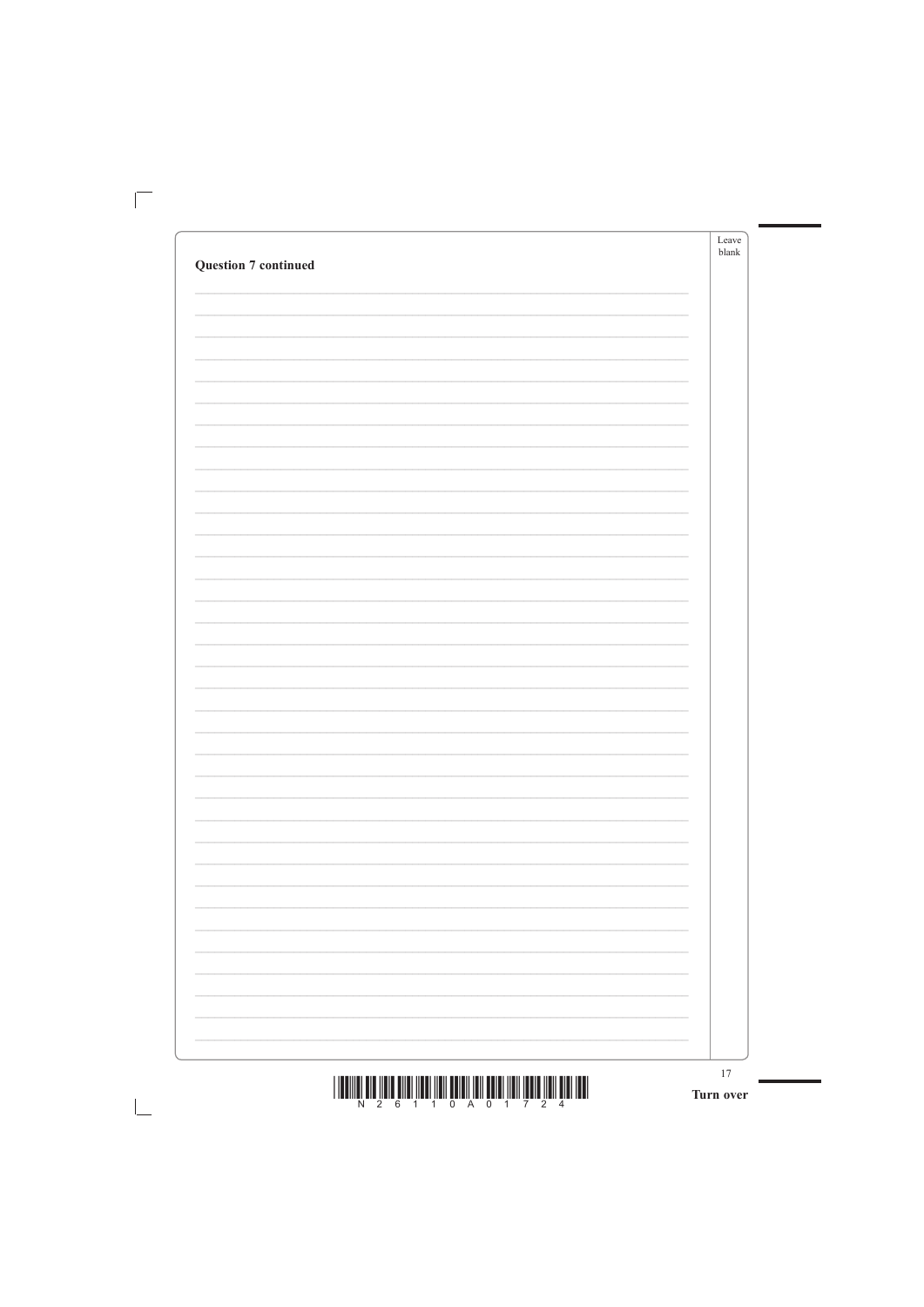| <b>Question 7 continued</b> | Leave<br>$b$ lank        |
|-----------------------------|--------------------------|
|                             |                          |
|                             |                          |
|                             |                          |
|                             |                          |
|                             |                          |
|                             |                          |
|                             |                          |
|                             |                          |
|                             |                          |
|                             |                          |
|                             |                          |
|                             |                          |
|                             |                          |
|                             |                          |
|                             |                          |
|                             |                          |
|                             |                          |
|                             | $\overline{\phantom{a}}$ |

 $\overline{\phantom{a}}$ 



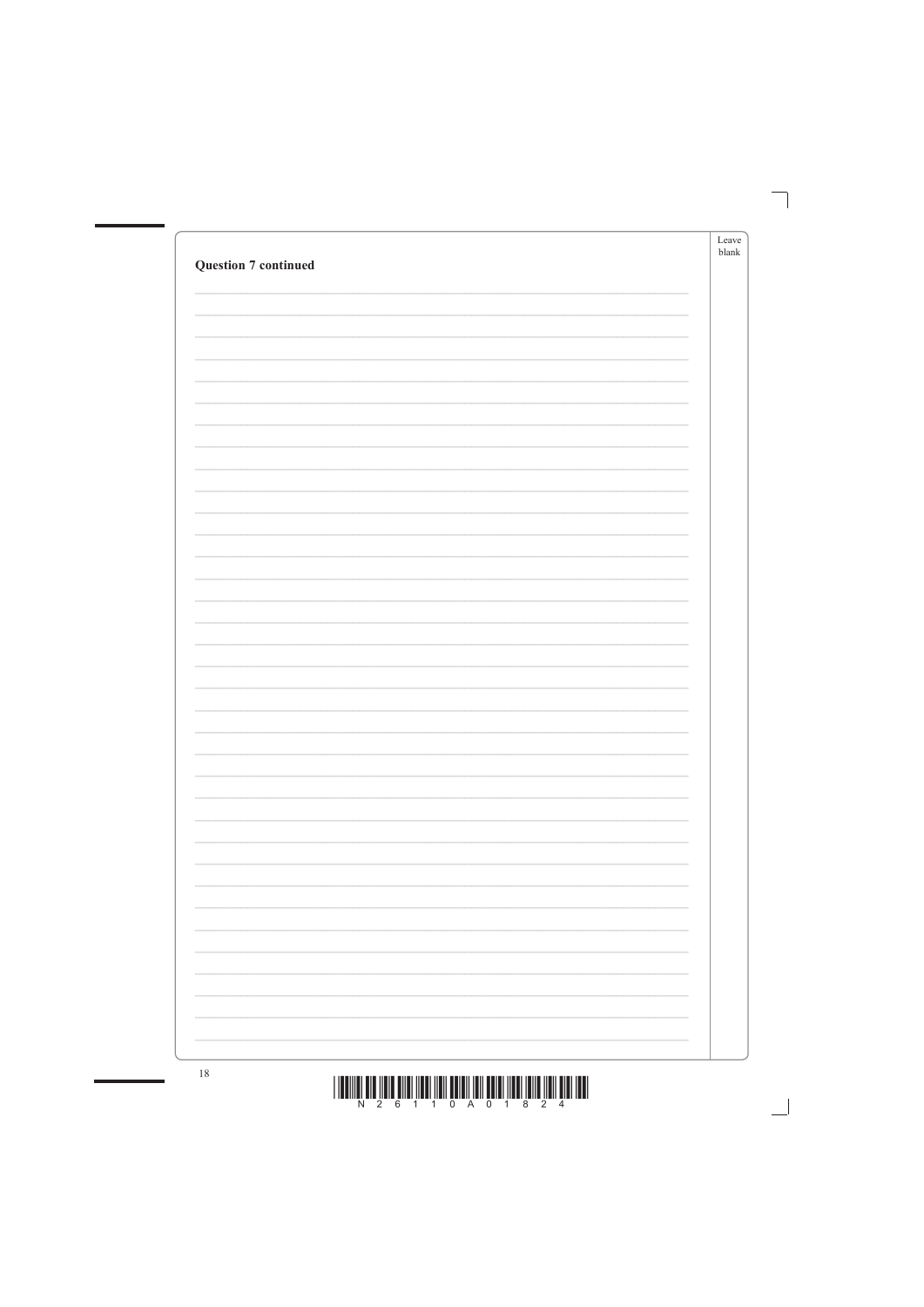| <b>Question 7 continued</b> | Leave<br>$b$ lank |
|-----------------------------|-------------------|
|                             |                   |
|                             |                   |
|                             |                   |
|                             |                   |
|                             |                   |
|                             |                   |
|                             |                   |
|                             |                   |
|                             |                   |
|                             |                   |
|                             |                   |
|                             |                   |
|                             |                   |
|                             |                   |
|                             |                   |
|                             |                   |
|                             |                   |
|                             |                   |
|                             |                   |
|                             |                   |
|                             |                   |
|                             |                   |
|                             |                   |
|                             |                   |
|                             |                   |
|                             |                   |
|                             |                   |
|                             |                   |
|                             |                   |
|                             |                   |

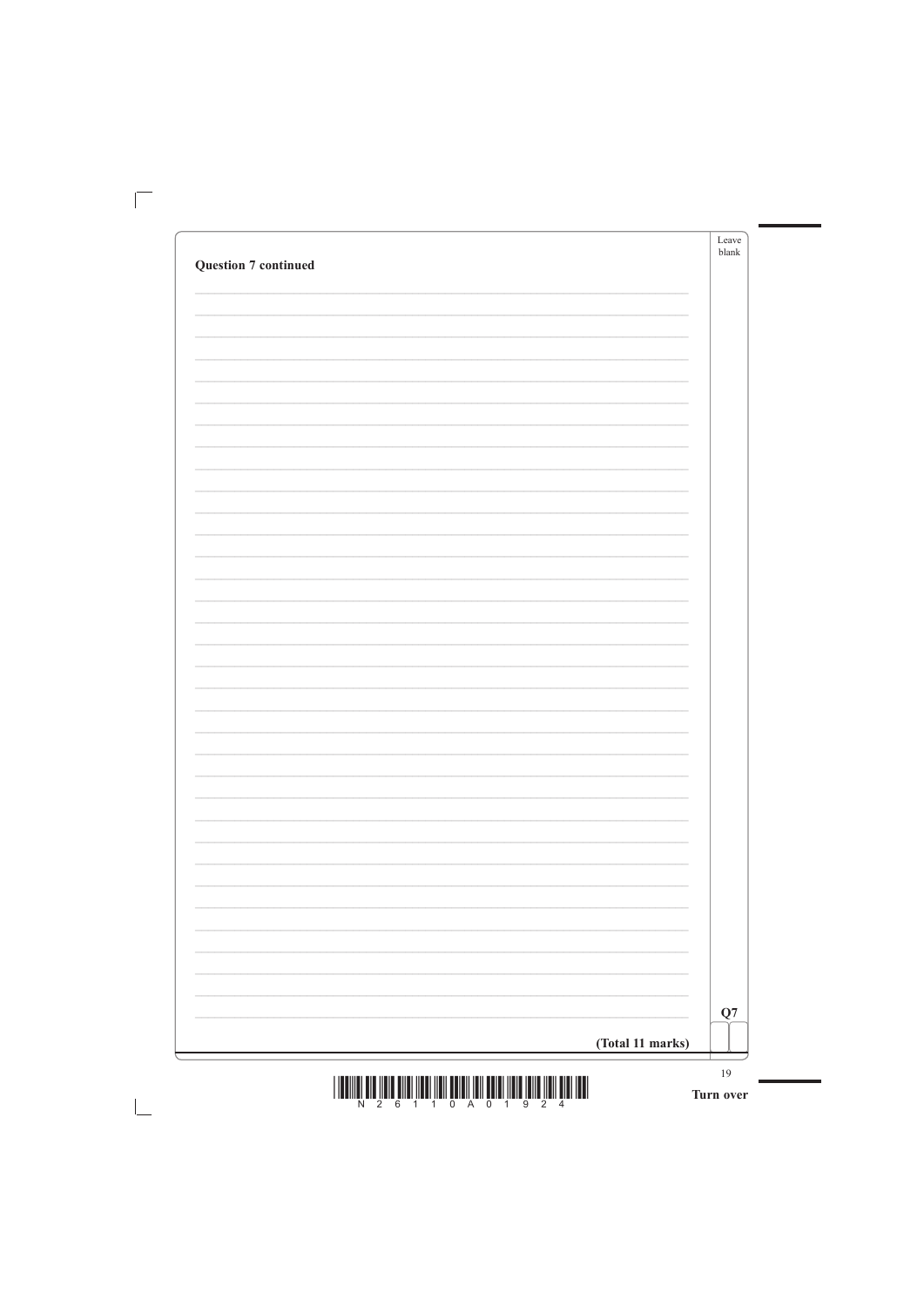



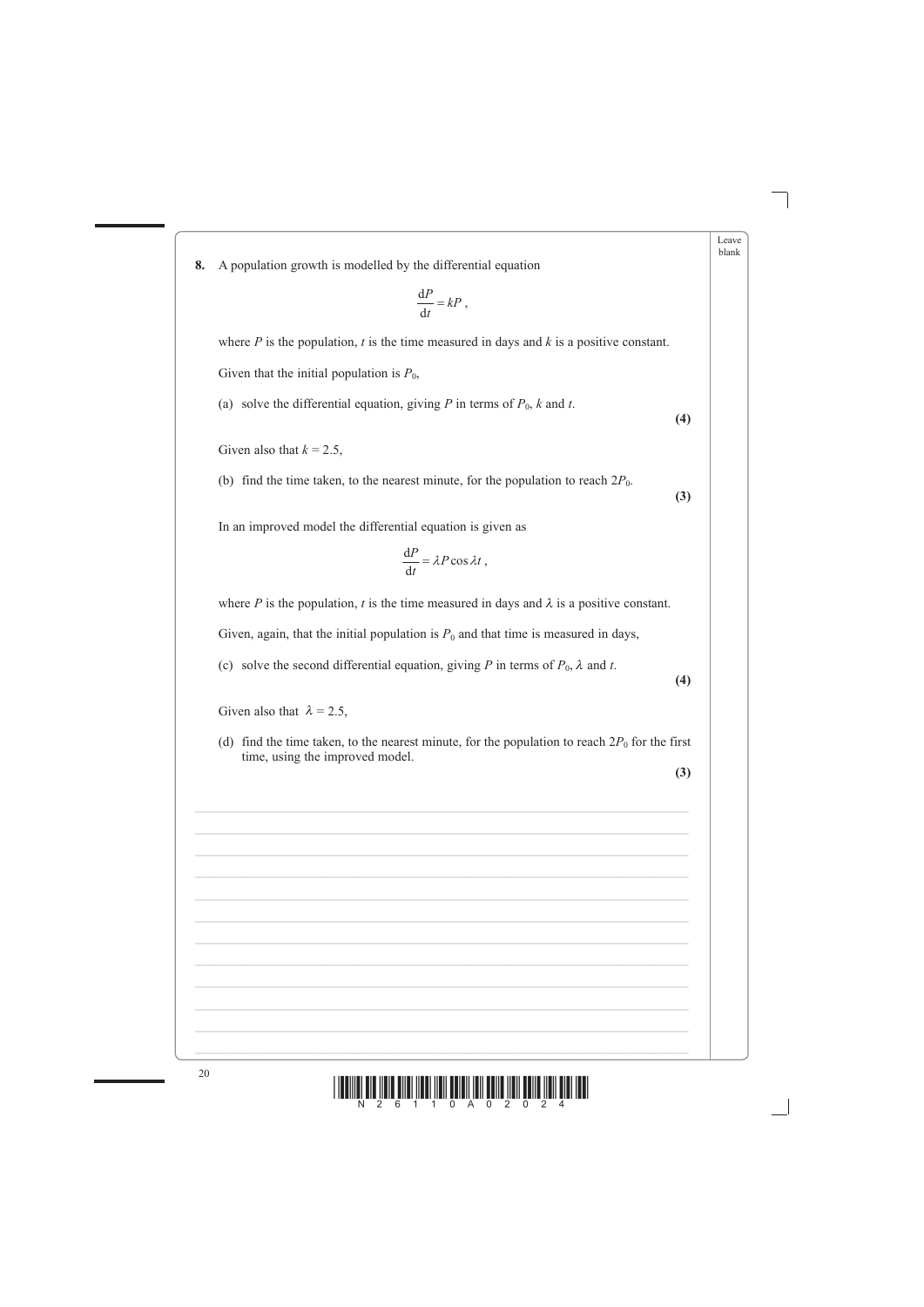|                             | Leave<br>blank |
|-----------------------------|----------------|
| <b>Question 8 continued</b> |                |
|                             |                |
|                             |                |
|                             |                |
|                             |                |
|                             |                |
|                             |                |
|                             |                |
|                             |                |
|                             |                |
|                             |                |
|                             |                |
|                             |                |
|                             |                |
|                             |                |
|                             |                |
|                             |                |
|                             |                |
|                             |                |
|                             |                |
|                             |                |
|                             |                |
|                             |                |
|                             |                |
|                             |                |
|                             |                |
|                             |                |
|                             |                |
|                             |                |
|                             |                |
|                             |                |
|                             |                |
|                             |                |
|                             |                |
|                             |                |

 $\mathbf{I}$ 

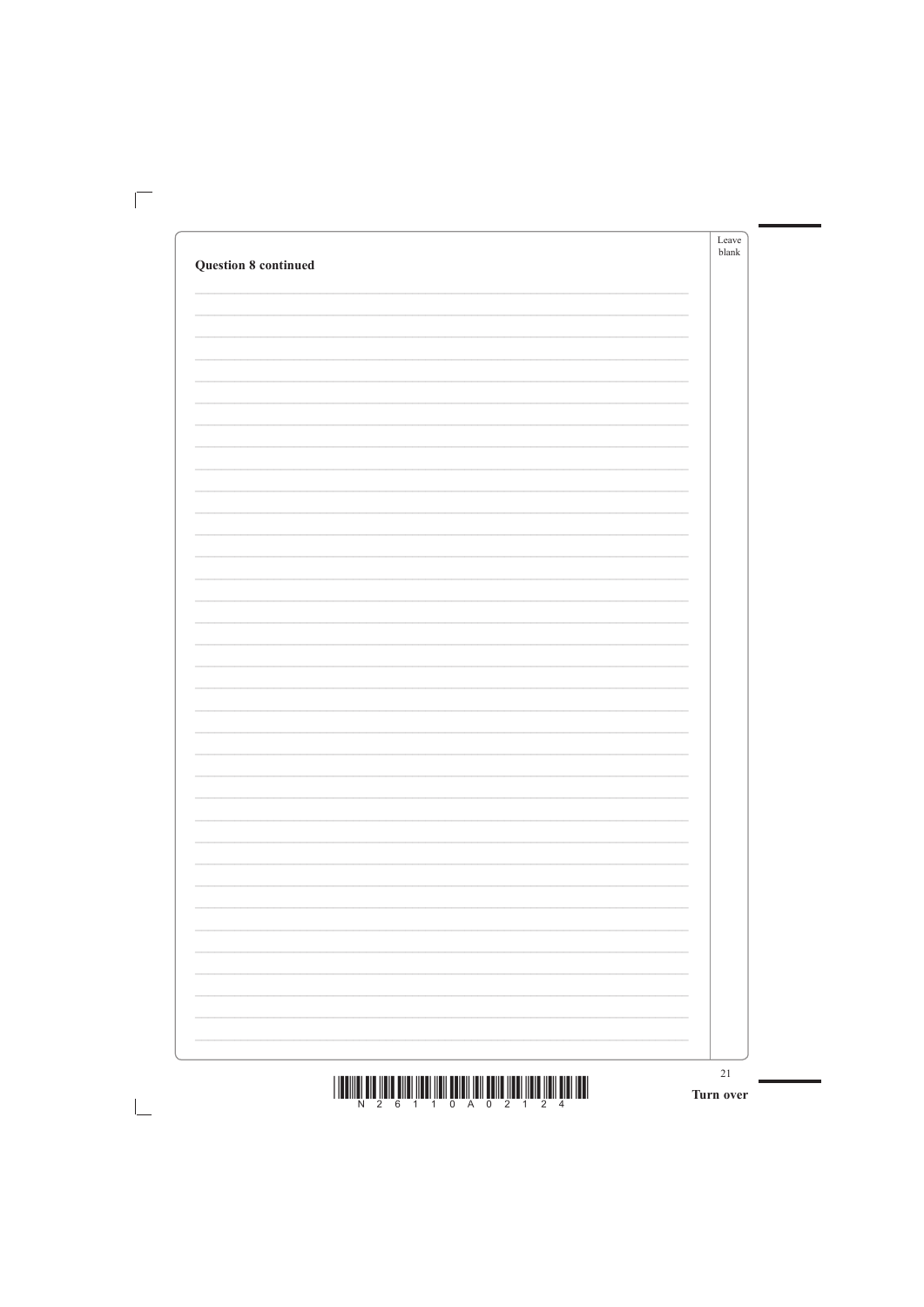| <b>Question 8 continued</b> |                                                 | Leave<br>blank |
|-----------------------------|-------------------------------------------------|----------------|
|                             |                                                 |                |
|                             |                                                 |                |
|                             |                                                 |                |
|                             |                                                 |                |
|                             |                                                 |                |
|                             |                                                 |                |
|                             |                                                 |                |
|                             |                                                 |                |
|                             |                                                 |                |
|                             |                                                 |                |
|                             |                                                 |                |
|                             |                                                 |                |
|                             |                                                 |                |
|                             |                                                 |                |
|                             | $\overline{\phantom{0}}$                        |                |
|                             | the contract of the contract of the contract of |                |
|                             |                                                 |                |
|                             | $\sim$                                          |                |

 $\overline{\phantom{a}}$ 



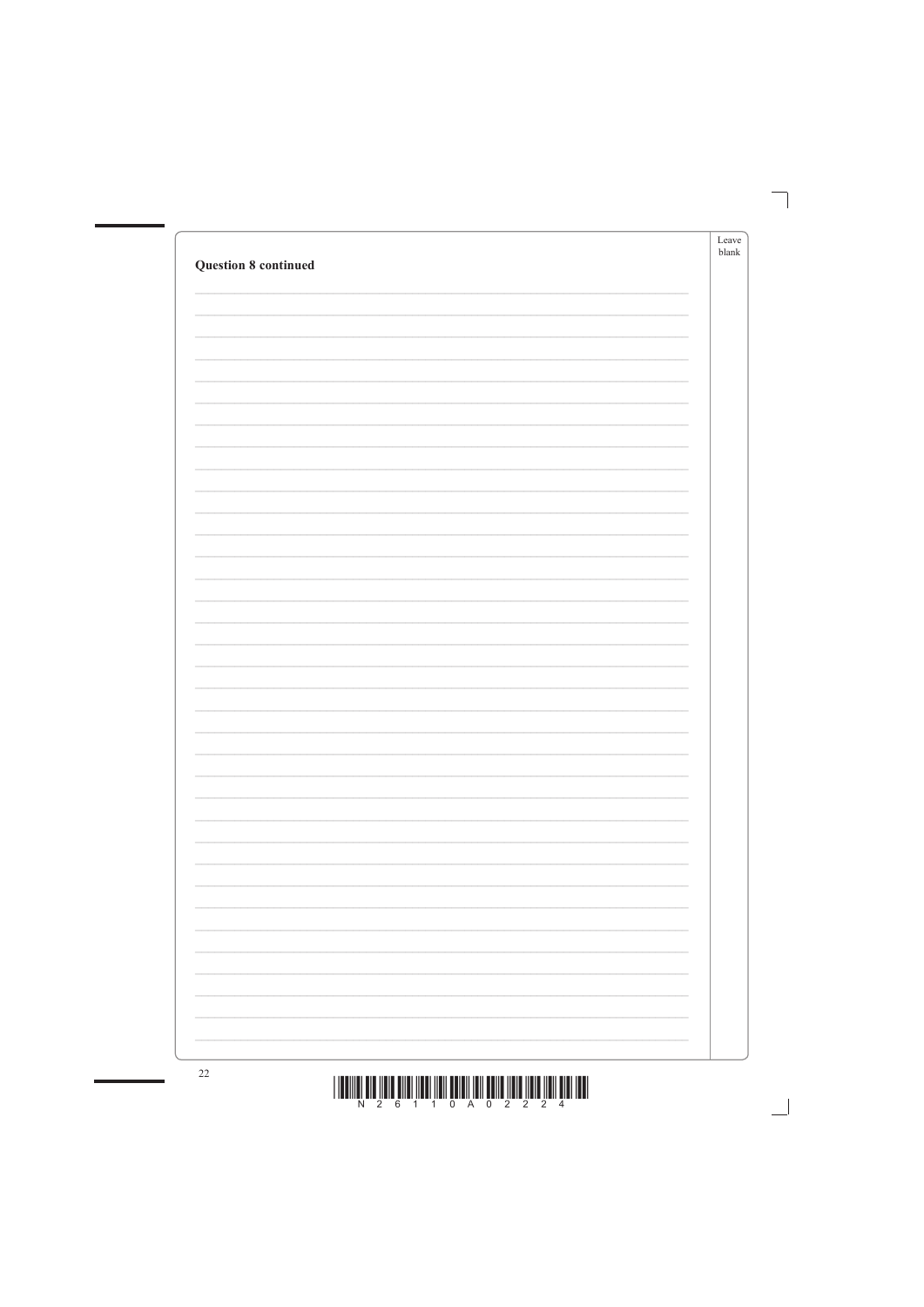| <b>Question 8 continued</b> | Leave<br>$b$ lank |  |
|-----------------------------|-------------------|--|
|                             |                   |  |
|                             |                   |  |
|                             |                   |  |
|                             |                   |  |
|                             |                   |  |
|                             |                   |  |
|                             |                   |  |
|                             |                   |  |
|                             |                   |  |
|                             |                   |  |
|                             |                   |  |
|                             |                   |  |
|                             |                   |  |
|                             |                   |  |
|                             |                   |  |
|                             |                   |  |
|                             |                   |  |
|                             |                   |  |
|                             |                   |  |
|                             |                   |  |
|                             |                   |  |
|                             |                   |  |
|                             |                   |  |
|                             |                   |  |
|                             |                   |  |
|                             |                   |  |
|                             | Q8                |  |

 $\overline{\Box}$